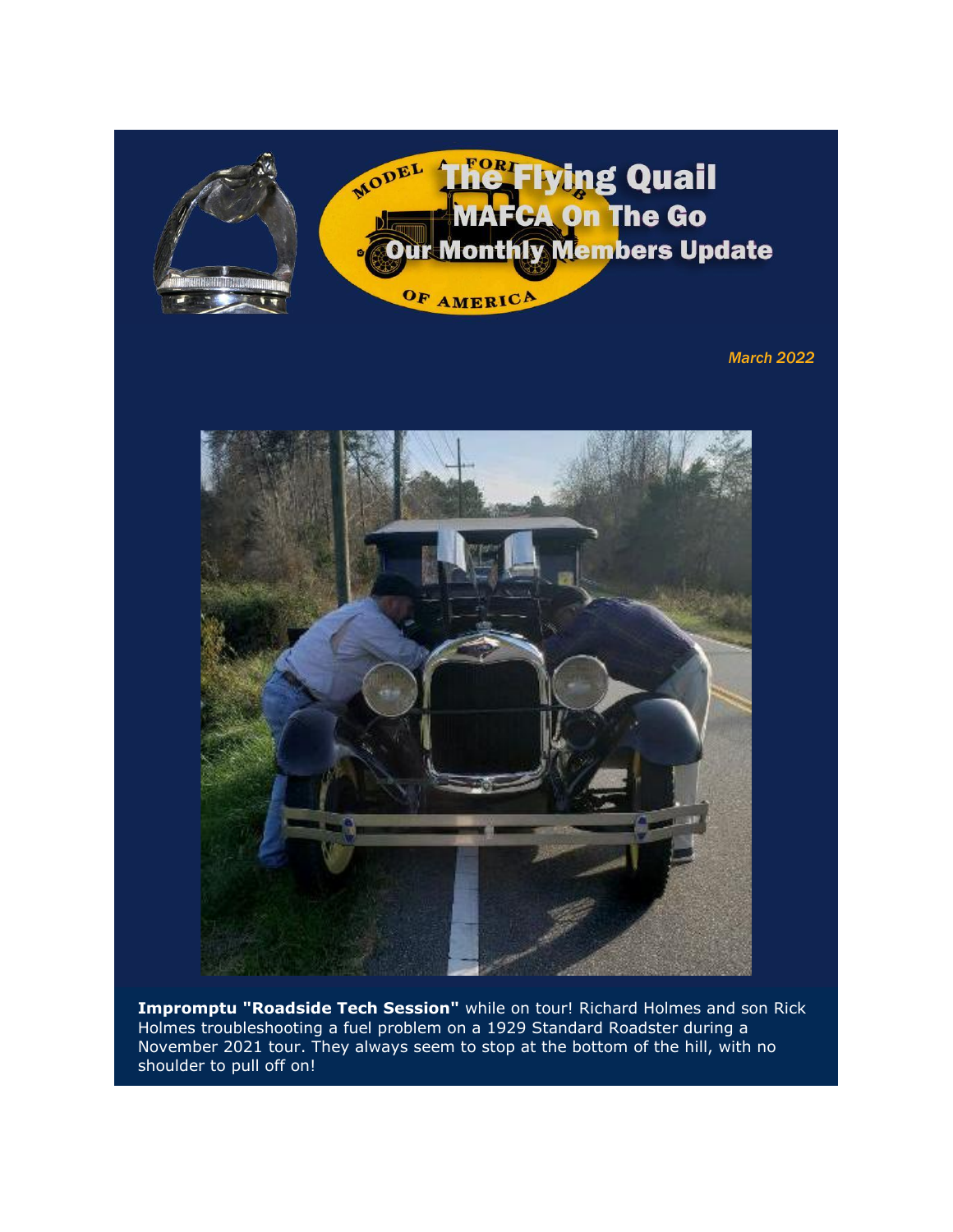## **What's Up?**

*If your chapter is hosting an event that has regional or national interest. [email](mailto:flyingquail@yahoo.com) us with location, host and date.* 

#### **SUNDAY, APRIL 24, 2022 58th ANNUAL MODEL A FORD SWAP MEET**

4-H FAIRGROUNDS, COLUMBUS, INDIANA Hosted by the COLUMBUS REGION – MARC AND MAFCA *for information see below*

> **June 12-17, 2022 MAFCA National Convention Kerrville, Texas** (note date changes) Hosts: Alamo A's Contact: Jimmy Taylor 830-660-8094

### *The Prez Sez...*

"I'd like to tell you about the great success we are having with our social media initiatives..."

*[Text Link](https://urldefense.com/v3/__https:/r20.rs6.net/tn.jsp?f=001PyBPTtWmlB_naepACZU6szJ-LeYwAO6lodW-StZCrsgqPAmhtga9_pWpMWgDMTNn5QIn8KDYvfln46akkV5cqKMpoiB5wTMkLJdFKAKdqPs_RmRYUG_-9Hwb0rYy7q_CyYnnz1cG-WMyAJkASFjpUjung3tRQEMUCgk4XP6wbdvQf-96dCwUFfV5CnMu4knFvtLTSn4D1skkPkVWQoG5--0WwLOPI7aXKaRgvIdXNSimZDUHVvORMw==&c=6l3IXG4iggdRPSeKC7xM9h_VI9PsZn54OsU7qqkbQFJ5pxlbq3Yvmw==&ch=vWy1dJ58NxfWUErx-XEa8ZKlS1DXsfqcHLPpxhlgyFenLaeTGMTROQ==__;!!HSntlCg!Hi1uSQzV964s5vsn2BbFuvSFKl2Qfcdsvg0wwrJIcTQWg1c0Gs-2kiHjHnRoIPMePd8$)*





## **Jim's Tech Tip**

The right tool for the job makes a big difference.

*[Text Link](https://urldefense.com/v3/__https:/r20.rs6.net/tn.jsp?f=001PyBPTtWmlB_naepACZU6szJ-LeYwAO6lodW-StZCrsgqPAmhtga9_pWpMWgDMTNn7mQ1dHeyzXzmJkVDfvxajedGYmXlSgXpgo-O6RyTEUvurVm3ej6Dt8GphSEokbKvAXqN0BHphkDz7NRBGzpUkzoVxFpyY9vwUUWkF5VZd7u3KlLsyHlBB-3bMHl9izLMZcYaC2vuNHglHZR8vwi18tE4-vYSmWWYvw6ifP6hrxTY8S_yoEFqoA==&c=6l3IXG4iggdRPSeKC7xM9h_VI9PsZn54OsU7qqkbQFJ5pxlbq3Yvmw==&ch=vWy1dJ58NxfWUErx-XEa8ZKlS1DXsfqcHLPpxhlgyFenLaeTGMTROQ==__;!!HSntlCg!Hi1uSQzV964s5vsn2BbFuvSFKl2Qfcdsvg0wwrJIcTQWg1c0Gs-2kiHjHnRooxYn3TM$)*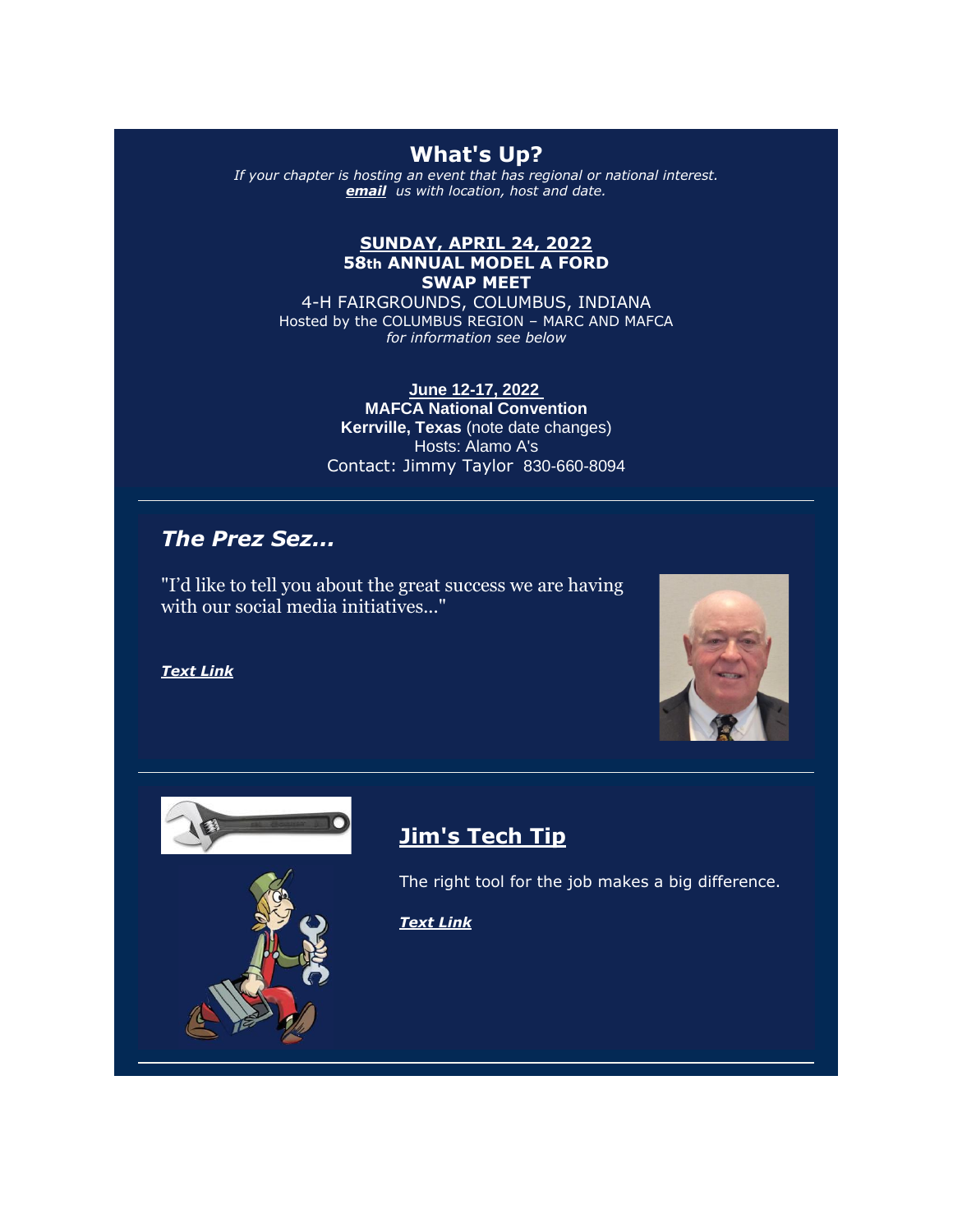

#### **HELP US CELEBRATE**

#### **MODEL A YOUTH MONTH THIS MAY**

Since the 1950s and 60s, the Model A hobby hasn't been exactly overwhelmed with young folks. Well, sir, the Model A Youth Restoration Award program is trying to correct that. We are

looking to expose as many kids to the Model A Ford as possible, around the country and abroad. We feel that the Model A experience can still appeal to today's youth IF they are exposed to it. With the support of both national organizations - MARC and MAFCA - we are declaring May 2022 as the inaugural Model A Youth month and we ask ALL clubs to do an event that focuses on children and teens but encourage mom and dad to attend, too.

This needs to be a sensory experience to appeal to them  $-$  the kids need to hear, smell, see and touch the cars. The automobiles need to be in context historically in many cases as cars their great or great-great grandparents may have driven in an era when a new car cost as little as under \$400 (but 64% of the population made under \$5,000 per year!) And the vehicles should be presented as functioning cars and trucks, not museum pieces.

So, let's get our cars out to where the kids are: to the schools; youth groups (Boy and Girl Scouts, Police Athletic Leagues, 4-H, FFA, Boys and Girls Clubs, and church or temple associated youth groups.) Tie in your local Ford dealership or a business celebrating nearly a century in business. Don't be shy about local car shows or Cars and Coffee. Check with your local community museum and set up a "show and tell" with them.

Please check our website: https://www.modelarestorationaward.org/ for more ideas and resources for Model A Youth month.

DO SOMETHING - THINK YOUTH and share with them their month, M A Y.

Check us out, click here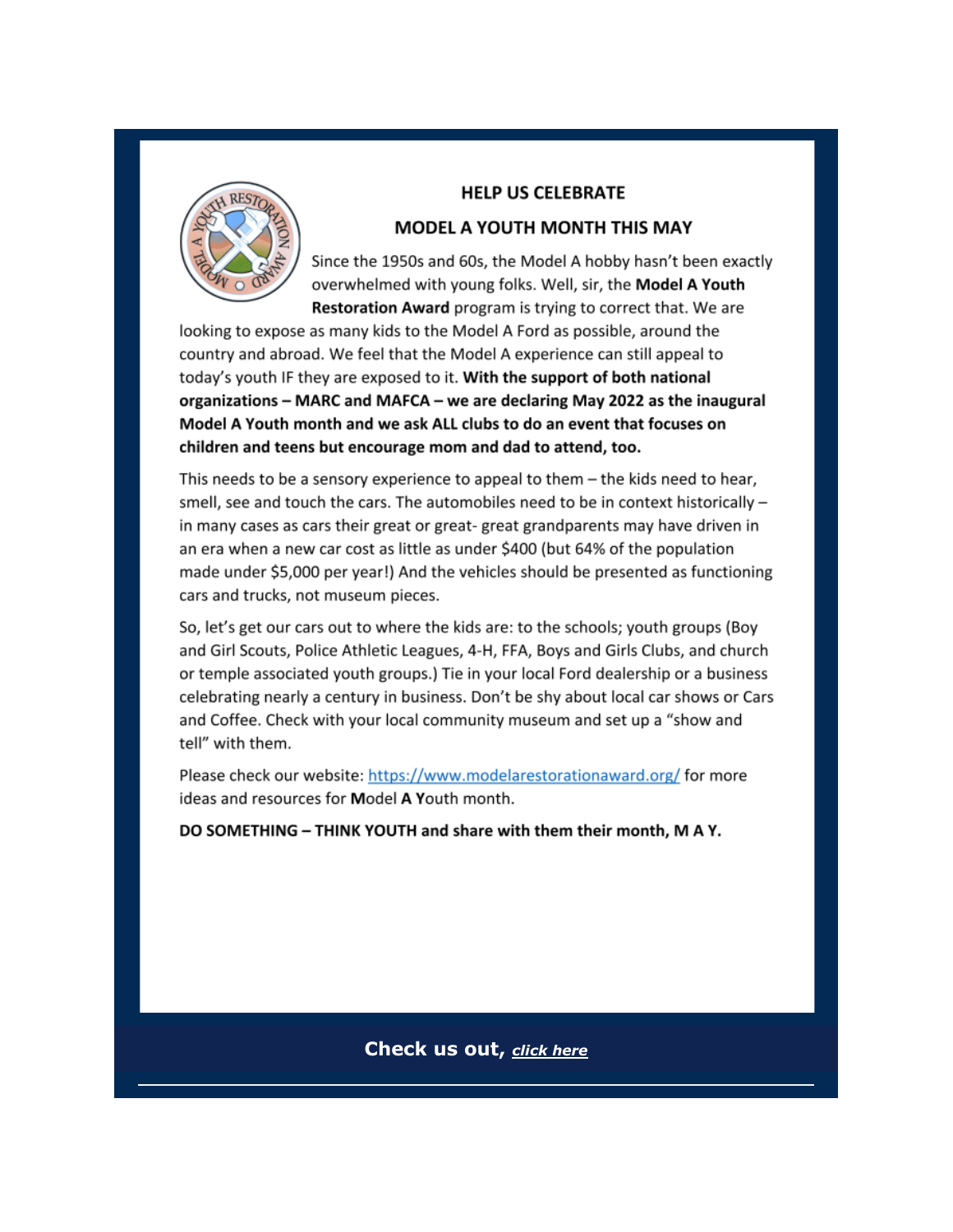

## **Thoughts from Robert...**

It seems to be a universal challenge with almost all of our MAFCA Chapters to maintain and hopefully grow membership.

#### *[Text Link](https://urldefense.com/v3/__https:/r20.rs6.net/tn.jsp?f=001PyBPTtWmlB_naepACZU6szJ-LeYwAO6lodW-StZCrsgqPAmhtga9_pWpMWgDMTNn7-0zMGIO_CLPGoWtdMUISSjP9RHENnWrUAbBaI4PbhdAVwz9y8x1dhIP0veXEH43zNf4ESft7z08-9uxufPRmsXGsYnrzZeavkhXRYGmp5gkkBluPPlMJTdRorFLKSTpcHQOv1UwEoXFUPZLeNMD-uyqSiRvZRMlBNRNojK3dDuasKSTV_1dLA==&c=6l3IXG4iggdRPSeKC7xM9h_VI9PsZn54OsU7qqkbQFJ5pxlbq3Yvmw==&ch=vWy1dJ58NxfWUErx-XEa8ZKlS1DXsfqcHLPpxhlgyFenLaeTGMTROQ==__;!!HSntlCg!Hi1uSQzV964s5vsn2BbFuvSFKl2Qfcdsvg0wwrJIcTQWg1c0Gs-2kiHjHnRovaC4m5k$)*

## **Make "A Model A Memory" Plan to Attend the National Convention**



Have you ever been to a National Convention?

Each convention sees hundreds of returning members. WHY?

- **Tech Seminars**
- Fashion Seminars
- Tours
- **Old Friends**
- **New Friends**
- Vehicle Judging
- **Restorers Class**
- Hundreds of A's To See & Enjoy
- **Sightseeing**
- **Great Times**

**Experience all the hobby offers in one place.**

week's • The Alamo - Birthplace of Texas • Era Fashions & Judging<br>highlights: • Che Alamo - Birthplace of Texas • Era Fashions & Judging<br>highlights: • Great Sightseeing & Restaurants! • Restorers Class

**ALAND AS**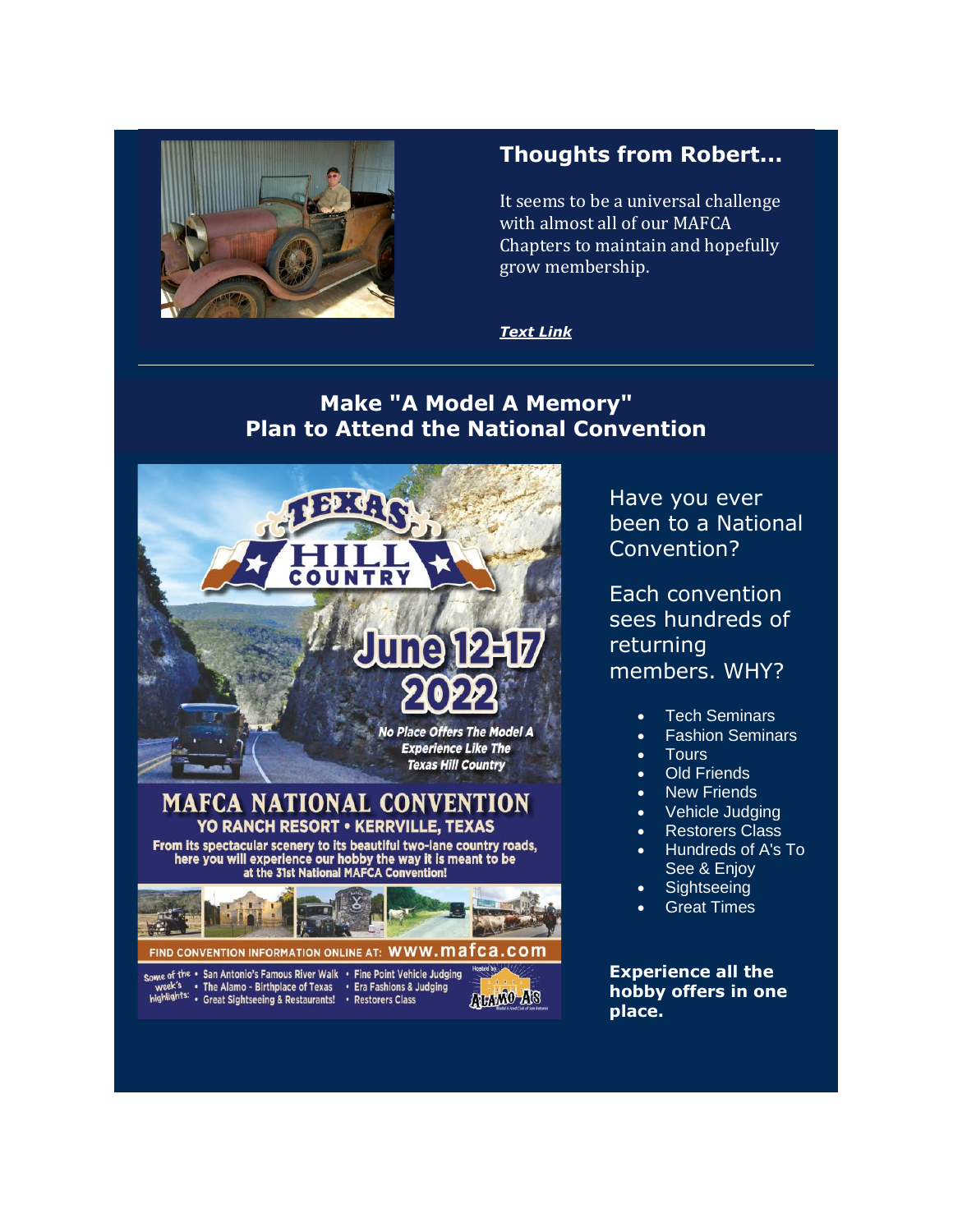| <b>REMOVE LUGS</b> |                 |              |  |
|--------------------|-----------------|--------------|--|
| <b>FIGURE A</b>    | CUT BAR, DRILL  |              |  |
|                    | <b>FIGURE B</b> | NOTCH FLANGE |  |
|                    |                 |              |  |
|                    |                 | FIGURE C     |  |

## **Tiny Tips Securing Radiator Caps**

Here is a nice article on how to secure your ornamental radiator cap.

*[Text Link](https://urldefense.com/v3/__https:/r20.rs6.net/tn.jsp?f=001PyBPTtWmlB_naepACZU6szJ-LeYwAO6lodW-StZCrsgqPAmhtga9_pWpMWgDMTNn_wnz9lxzNpsfCtW-0t2MQjXMYzpTWCCqRImgDYIYx8-RS6Rg40edZ6AgshLk4npoAbA76LNmFsDcXaCYWewTLU23rvLxBLT9Y8fADnXRqtYiD27DMOujXgrJR6gsh6xs3-x4XoUBmWaNqS-fW_3QC-3qesCBP2NSG7JBubzqD85HGLKDbah0Gw==&c=6l3IXG4iggdRPSeKC7xM9h_VI9PsZn54OsU7qqkbQFJ5pxlbq3Yvmw==&ch=vWy1dJ58NxfWUErx-XEa8ZKlS1DXsfqcHLPpxhlgyFenLaeTGMTROQ==__;!!HSntlCg!Hi1uSQzV964s5vsn2BbFuvSFKl2Qfcdsvg0wwrJIcTQWg1c0Gs-2kiHjHnRoX8zT5pI$)*

## **Another** *"A"* **Moment**

### *WHY NOT [SEND US YOUR "A" MOMENTS](mailto:flyingquail@yahoo.com)*

*[send them here](mailto:flyingquail@yahoo.com)*

#### *Time to say goodbye*

After almost six years of editing MAFCA's digital newsletters it's time to say goodbye. I've loved almost every minute of doing it and have corresponded with hundreds of members and editors during my time.

Editing something like this is a group effort with many people chipping in with ideas, tips and articles and  $I$  wish to thank those contributors from board members, office staff and members. Thanks for the many photos, articles and recommendations received over the years.

With the change the new editor will bring a fresh perspective and elevate it to the next level.

A special thanks to my wife, Janet, whom I have woken in the middle of the night to proof- read or provide that word I just couldn't remember.

I truly hope to see you down the road. Garth Shreading